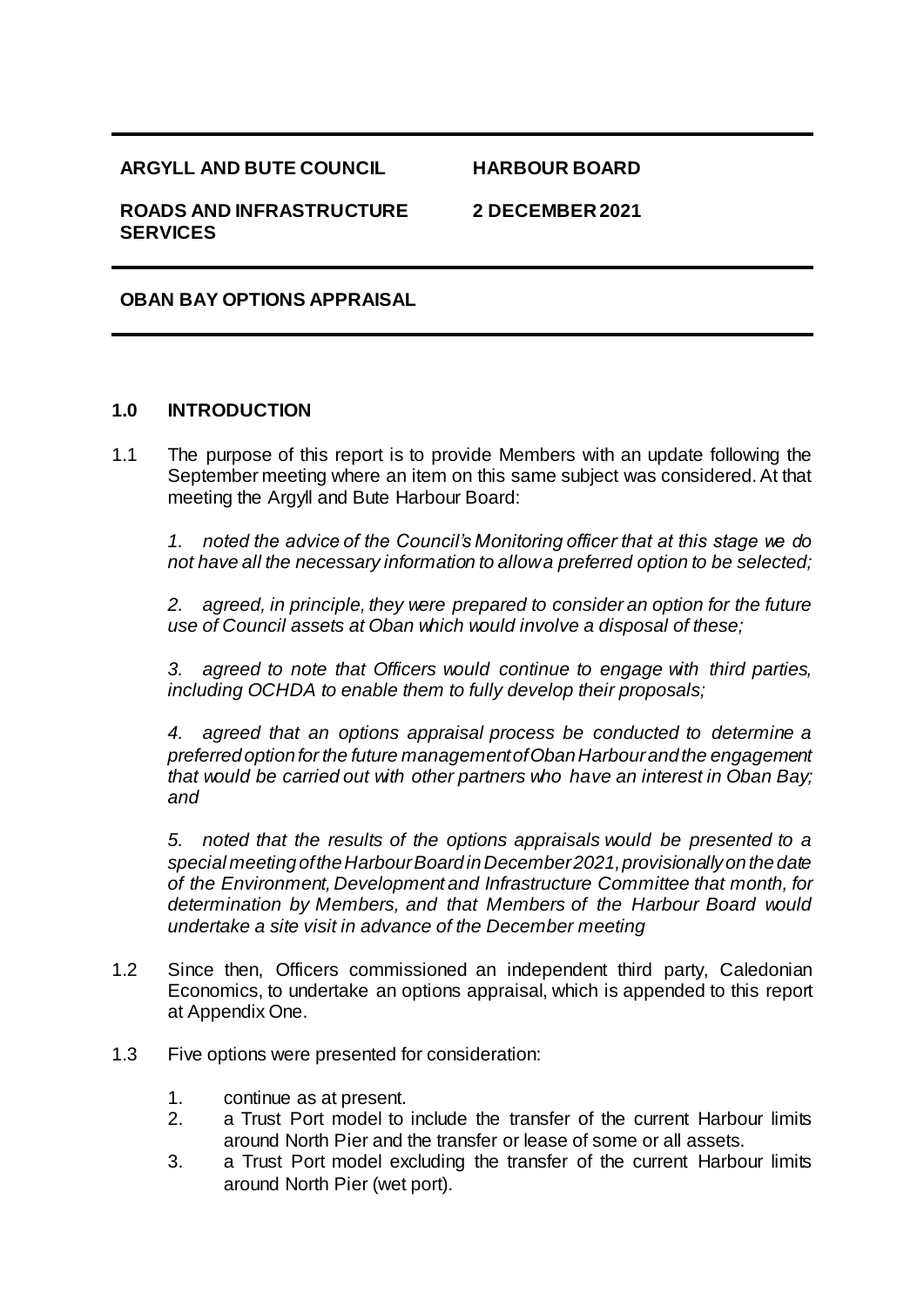- 4. CMAL as a unitary Harbour Authority;<br>5. Argyll and Bute Council as a unitary M
- Argyll and Bute Council as a unitary Municipal Port.

# **2.0 RECOMMENDATIONS**

The Harbour Board is asked to:

- 2.1 Thank Caledonian Economics for their work on the Options Appraisal;
- 2.2 Agree that the Council will not at this time proceed with a transfer of assets on the basis that there are too many uncertainties around the proposal
- 2.3 Note that Options 4 or 5 (ABC or CMAL becoming the Harbour Authority for the unmanaged section of Oban Bay) provide a quicker route to addressing the current safety concerns and are therefore the best options available at this time
- 2.4 Agree that either Options 4 or 5 should move forward and request that Officers engage with CMAL, through the OBMG, to determine which of the Council or CMAL is best placed to begin the process of application for a Harbour Revision Order covering the unmanaged section of Oban Bay and to expedite the process for such an order or work with CMAL to facilitate such an order being sought by them and to report back to members on that process.
- 2.5 Note that there is no inherent reason why a Trust Port would not be a good future option.
- 2.6 Agree that once options 4 or 5 are delivered there will be a period of bedding in to monitor the new arrangement and, after that time, there will be a further report to members on the potential for and exploration of the future development of a Trust Port.

### **3.0 DETAIL**

### **3.1 BACKGROUND**

- 3.1.1 There are three separate Harbour Orders in place for Oban: the North Pier, Railway Pier and South Pier. The approaches and waters through the bay are not covered by an order. The responsibility for these waters defaults to the Maritime and Coastguard Agency (MCA).
- 3.1.2 With various organisations having different responsibilities for areas of Oban Bay, some parts of the bay are not part of the specific jurisdiction of any organisation and this situation can lead to confusion for users, with no organisation in sole control of the bay itself
- 3.1.3 Having Statutory Harbour Authorities controlling the entirety of the bay would remove ambiguity, improve the safety aspects, and would result in benefits to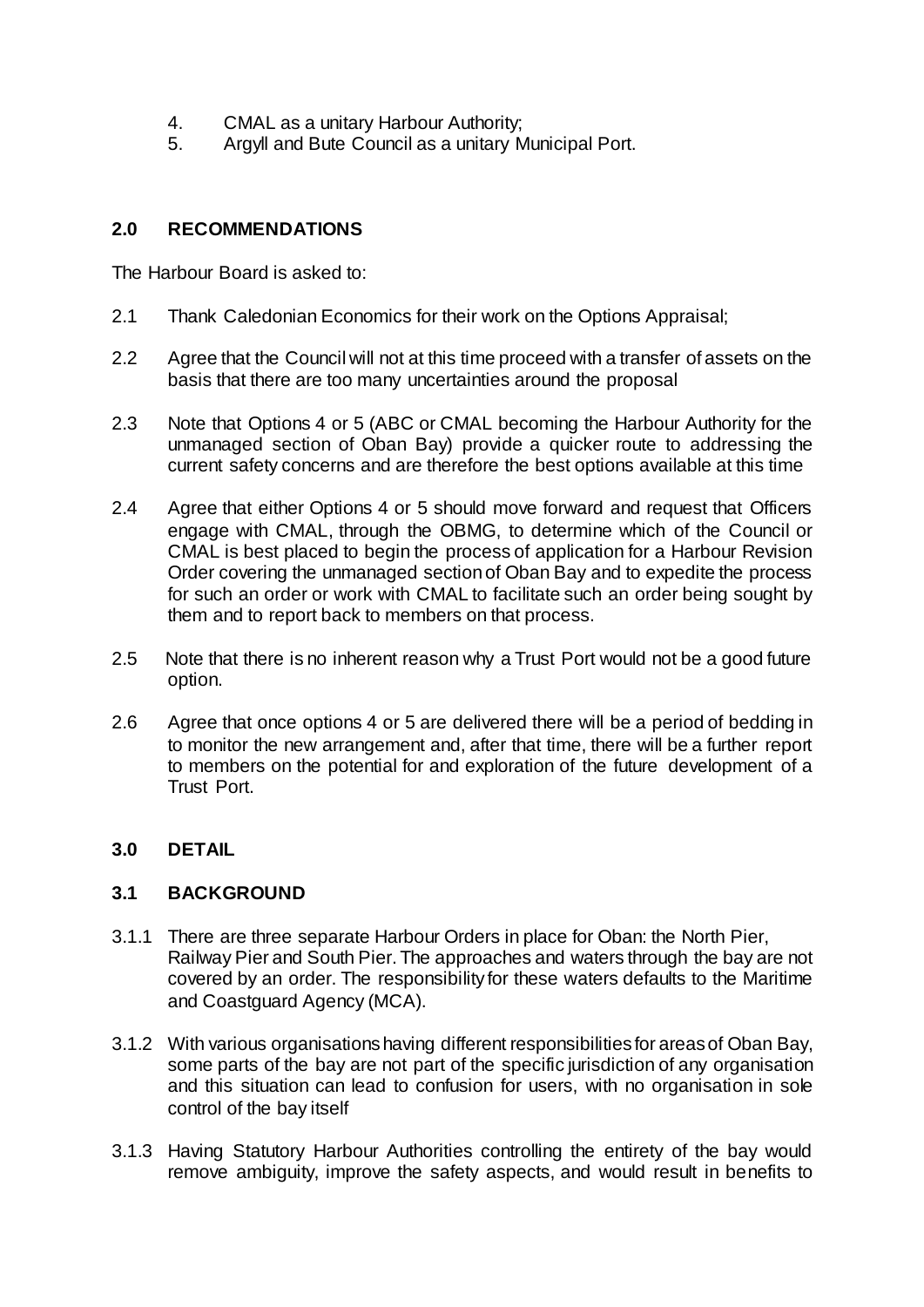users. Due to the geographic setting and number of connected ferry routes supported by Oban, Oban Bay is of strategic importance for the West of Scotland. It is important that a satisfactory outcome for the safe management of Oban Bay is progressed at pace and with no further unnecessary delays.

- 3.1.4 The purpose of progressing a harbour authority area for the areas currently not managed should lead to a consolidation of the overall management of Oban Bay improving the effectiveness, efficiency and safety of the entire harbour.
- 3.1.5 Regardless of preferences regarding shoreside Council infrastructure, there needs to be a focus on progressing a harbour authority at pace to ensure that all areas within Oban Bay can be adequately managed. It should be noted that the Oban Bay Management Group have put in place a significant number of initiatives which have gone some way to improving safety in recent years. However, it is only the establishment of a harbour authority that can ensure that all vessels entering and leaving Oban Bay can be fully managed which will bring about further safety enhancements.
- 3.1.6 The process to formalise arrangements for the ungoverned section of the bay would require a Harbour Empowerment or Revision Order. This is a piece of local legislation governing a port. It is made as a Scottish Statutory Instrument under the 1964 Harbours Act by Scottish Ministers. An order can create and empower Harbour Authorities to undertake works projects or vary their existing harbour powers. Any amendment or consolidation of existing Harbour Orders will require a formal process to effectively extend the Harbour limits to include the waters currently not covered
- 3.1.7 Any solution would require to demonstrate overall benefits to users, financial and technical viability, organisational competence and future sustainability. It is critical to understand that, regardless of which of the five options were to be progressed: (1) that **vessels less than 20m or sailing vessels shall not impede the passage of vessels which can safely navigate only within the buoyed channel**. The larger vessels which in the main are ferries, have this right over other harbour traffic no matter which body has authority in the bay and that these services represent the lifeline links to island communities. (2) all options currently being considered **would result in more than one** Harbour Authority in Oban Bay.
- 3.1.8 As well as the established harbour authorities within Oban operated by the Council and CMAL a community group was formed named Oban Community Harbour Development Association (OCHDA) which consists of a number of volunteers who have been seeking to progress a Trust Port model for Oban Bay. OCHDA have undertaken a range of work, with support from Council Officers and Members, and have produced various documents which begin to outline their proposal. While at present the Council has no structured proposal from OCHDA showing how the Trust Port would operate on a financially sustainable basis, which can be appraised, it can appraise the option of a Trust Port, in principle, with or without the transfer or lease of some or all relevant assets.

### **3.2 COUNCIL ASSETS AND RESPONSIBILITIES**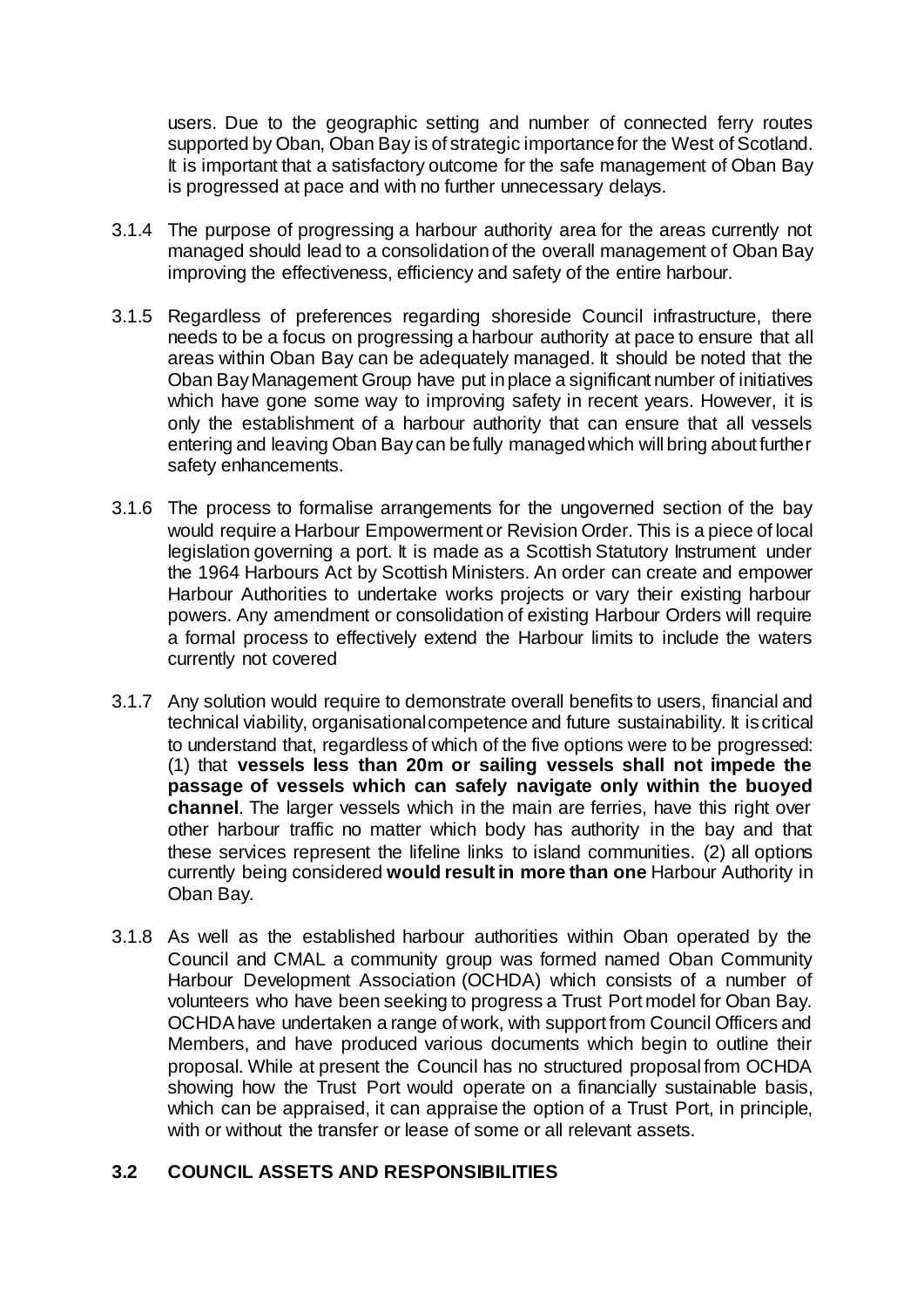- 3.2.1 For clarity, it is useful at this point to summarise the extent of the Council's assets and responsibilities. Argyll and Bute Council have responsibility for the following assets in the vicinity of the North Pier:
	- Harbour Master's offices (which incorporates meeting rooms, pontoon office,

showering and toilet facilities, retail space etc)

- North Pier, associated berthing face, access roads, slipways etc.
- Oban Times Slipway
- North Pier Car Park
- North Pier Pontoons and Breakwater
- North Pier toilets and showers
- Port Beag Slipway and associated ground (sited across the bay)
- 3.2.2 The Council's Harbour Master and her small team are based at the North Pier Building. As well as covering their area of responsibility in Oban, this team also carry out harbour master duties at a number of other mainland and island assets in the OLI area. Furthermore, the Oban based marine Technical Officer will shortly be relocated from Albany Street to the North Pier Building as part of the ongoing office rationalisation project. Should the north pier assets and harbour limits be transferred then the Council would require to consider the contractual implications for staff in this process, in the context of TUPE, as well as the effective management and delivery of our remaining marine services both in the OLI area and across Argyll and Bute.
- 3.2.3 The North Pier Building also provides a useful meeting room facility which has and continues to be well used. As well as being available for internal use, the facility can be made available for external use. There is a lack of suitable meeting space in Oban, and while this may be addressed via the office rationalisation project, it is nevertheless worth bearing in mind.
- 3.2.4 Should the above noted recommendations progress, with either the Council or CMAL becoming the harbour authority for the ungoverned area of Oban Bay as well as their own current extents, with a view to exploring a Trust Port proposal to develop in the longer term as a potential second phase, then the public authorities would need to consider how best to accommodate any new group while that group effectively shadowed the operation. It is unlikely that the North Pier Building would provide sufficient space for such a purpose.
- 3.2.5 In terms of the existing harbour limits and extent of responsibility, the Council's understanding of position is as follows:
	- The Council is the harbour authority in respect of the North Pier by virtue of the Piers and Harbours Order Confirmation Act 1896 ("the 1896 Order").
	- The 1896 Order sets out the harbour limits which are verbally described and from those descriptions the bounds consist of areas immediately around the piers, and do not extend more widely into Oban Bay.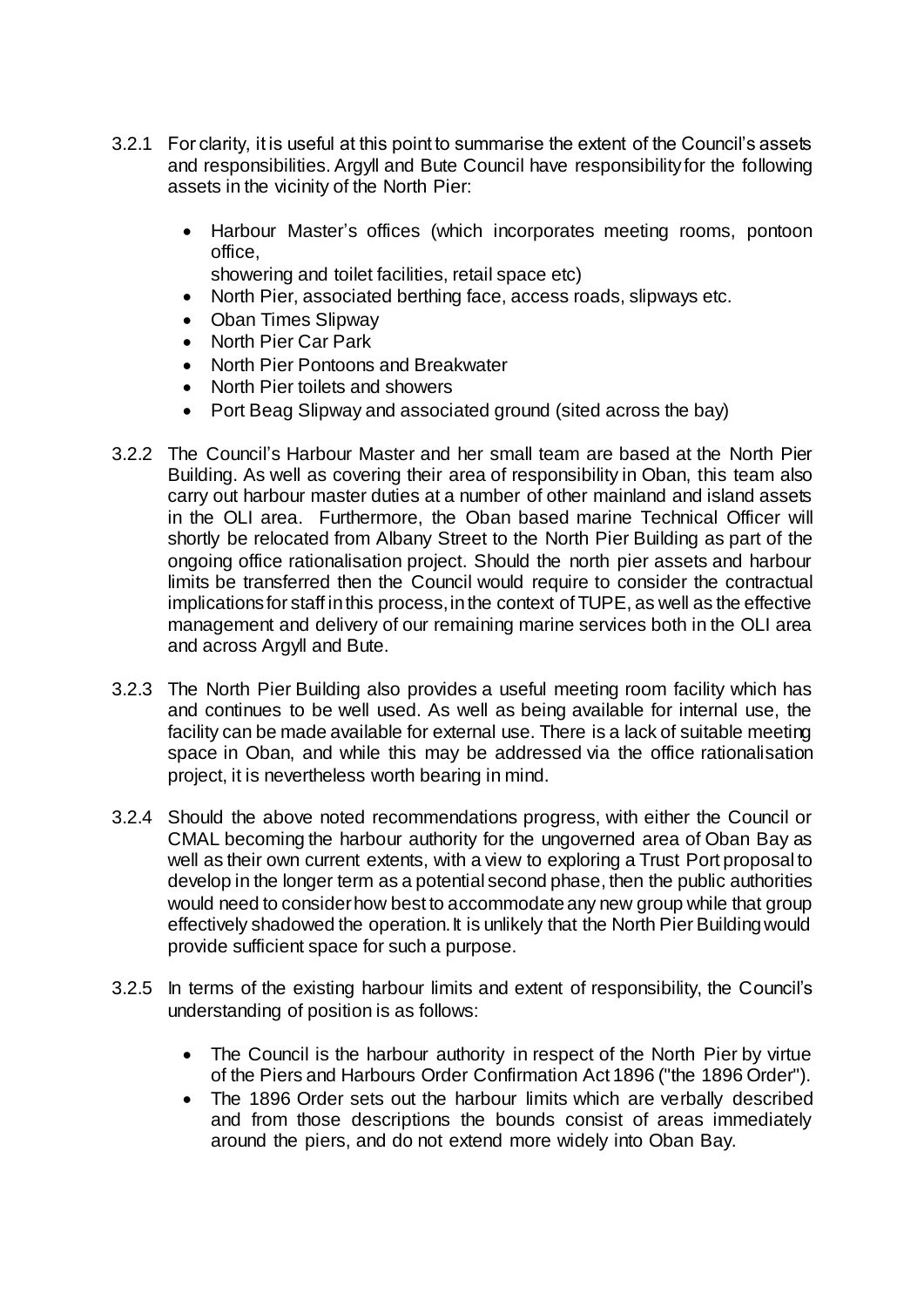- The Council's powers to control operations in the Oban Bay area are limited. While they can regulate the anchoring and mooring of vessels etc. by virtue of the 1896 Order, that is within what appears to be a relatively limited area
- The Scottish Ministers can expand the bounds of a harbour as they see fit via a HRO and grant appropriate powers to any relevant harbour authority. However, the Ministers/Transport Scotland will be mindful of the interests of other bodies in the Oban Bay area, not least the existing harbour authorities. Before a HRO for Oban to constitute a new harbour authority and/ or extended its powers out into Oban Bay could be granted, there would require to be extensive consultation with and agreement from both Transport Scotland and other relevant local interests.

# **3.3 HARBOUR BOARD SITE VISIT**

- 3.3.1 On 24 September 2021, members of the Harbour Board visited the North Pier. This site visit was provided to enable Members to be fully appraised of the assets at North Pier, and is part of ongoing member development for Harbour Board Members. The Harbour Board also visited the North Pier soon after the transit berth pontoon had been commissioned with the then Designated Person [DP] providing presentations setting out the responsibilities of both a Harbour Authority and Harbour Board.
- 3.3.2 During the September visit [under strict COVID protocols], Members observed the MV Ronjafisk a 2580 GRT, 70M long fish carrying Norwegian vessel with 4500 ton deadweight capacity berthing at the North Pier to take on board fuel, water and general supplies; small cruise ships calling into port to drop off guests and undergo a changeover ready for the follow cruise; inspected the Transit Berth facility; inspected the North Pier Building and facilities; spoke with the Harbour Master and her staff; and received a presentation from the Council's DP with input from Council officers.

# **3.4 OPTIONS APPRAISAL**

- 3.4.1 Following the September meeting of the Harbour Board, Officers commissioned an independent third party, Caledonian Economics, to undertake an options appraisal. The options appraisal is appended to this report at Appendix One.
- 3.4.2 In respect of the Council assets at Oban North Pier, the conclusion from the Options Appraisal [Section 8, point 17] is that:

*The central issue is that the assets are central to Oban, the area and the islands, and that future arrangements must contribute to long term growth of Oban and the islands it serves. For the time being, taken together, there are too many uncertainties around a proposed transfer of the assets for the Council to be able to say, with confidence, that such a transfer would represent Best Value. For this reason, it is recommended that the assets remain in full Council control at this time.*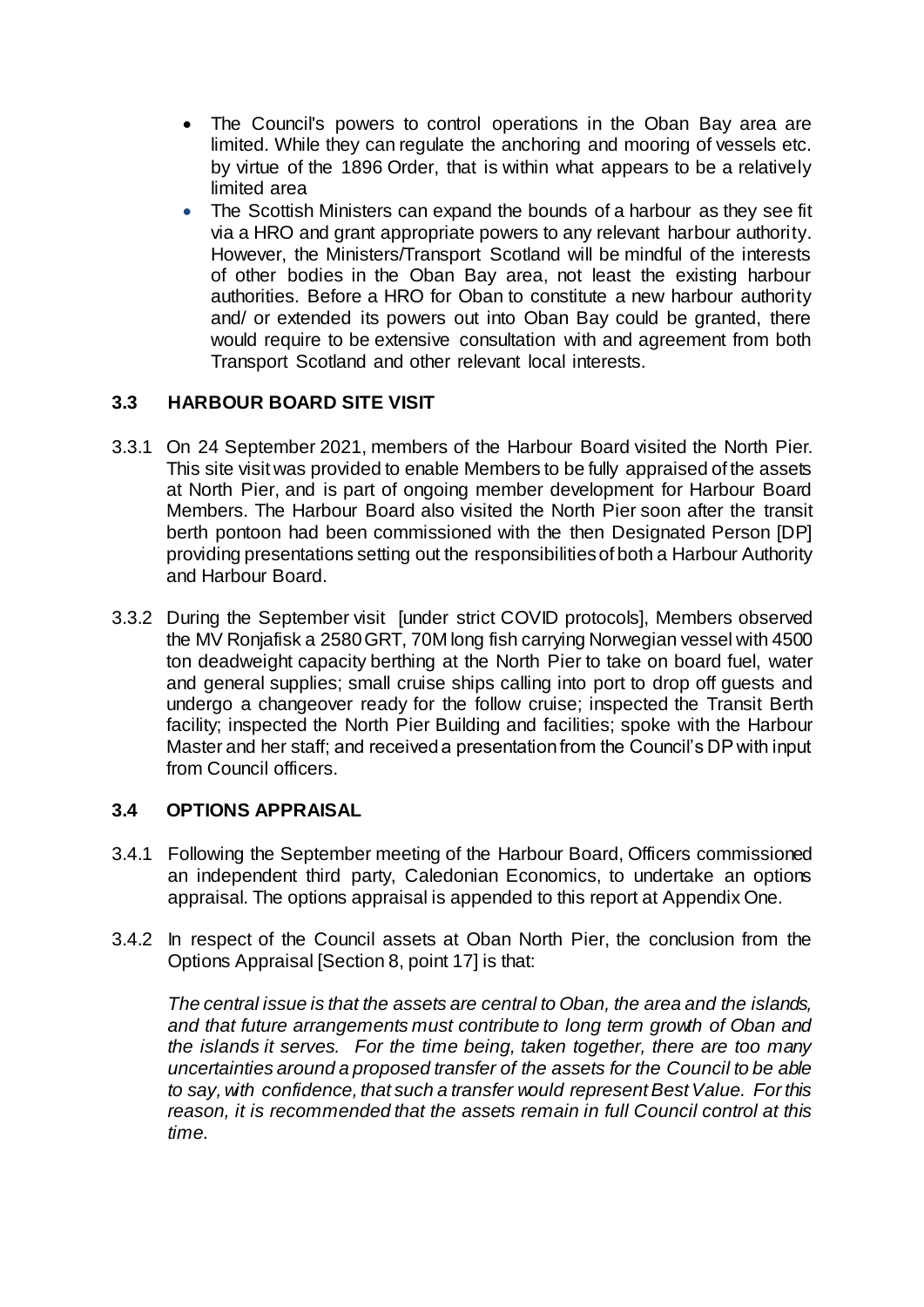- 3.4.3 The options appraisal contains a final section [Section 9] which provides three outcomes to consider:
	- *1. Addressing the safety issues by bringing the waters under the management of a SHA as soon as possible is the top priority. Either of the two public sector options provides a quicker route to achieving this, and while any option has uncertainties around the timeline, the uncertainties are fewer for a public sector option.*
	- *2. The Trust Port concept is used throughout Scotland and could be applied in Oban. Before a Trust Port assumed SHA responsibilities, public stakeholders would require its proponents to demonstrate it would be transparent, accountable, sustainable and financially viable. They would also require that, within its constitution, the interests of island communities and the ferry operators that provide lifeline services to them are properly represented among with other stakeholders in line with legislation and guidance.*
	- *3. The Council's Best Value considerations are complex. However the overarching consideration is that the North Pier assets are central to Oban, and to the economic development of the town, its area and its communities. This includes the island communities. Before agreeing to any transfer of responsibility for those assets, the Council would need to be confident that a proposed future steward of the assets had a clear understanding of the role of the assets in that light, and had a credible vision and strategy for continuous improvement of the performance of the assets within the wider economic and social context. This is not yet in place.*
- 3.4.4 On the basis of the options appraisal, it is reasonable to conclude that, whichever option or options which provides a Statutory Harbour Authority within the shortest timeframe is safer and preferable than another option which will take longer to implement.
- 3.4.5 For the reasons stated in the options appraisal, it is recommended that the Council or CMAL progress with a HRO in order to provide for a solution at pace. That is not to say that there is any inherent reason why a Trust Port cannot be successful at a future point in time, as part of a second phase, but rather that a solution should be progressed and the Council or CMAL options provide a quicker and more certain route to addressing the current safety concerns and are therefore the best options available at this time.

# **3.5 CURRENT RISKS AND POSSIBLE NEXT STEPS**

3.5.1 Whilst the OBMG have been successful in putting in place proportionate safety improvements/mitigation measures, the current situation would be improved if the ungoverned section of the Bay were to be formally governed with the enforceable powers of a Statutory Harbour Authority. The current risk in Oban Bay rests mainly with the MCA and the two existing Harbour Authorities: CMAL and ABC.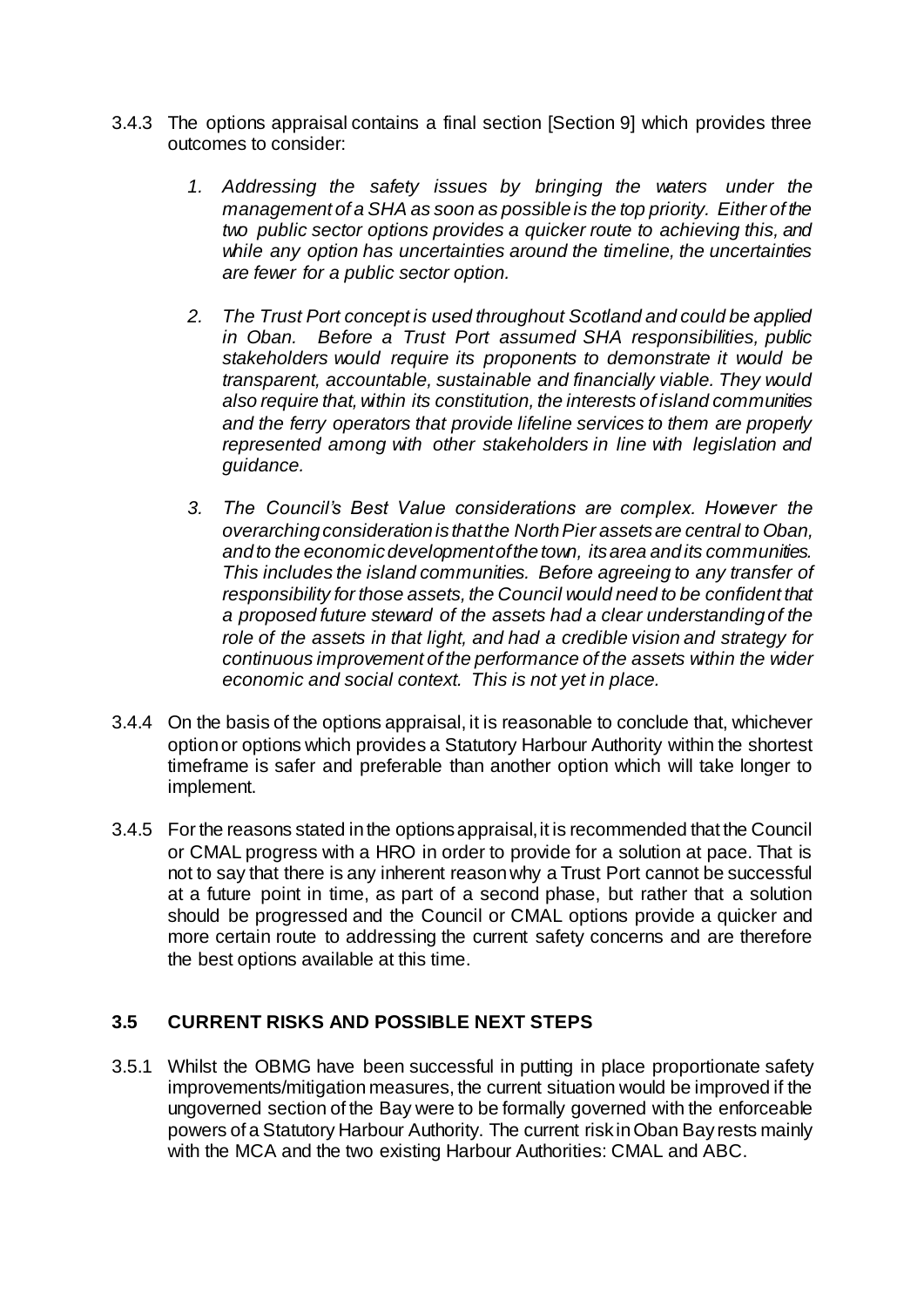- 3.5.2 The 2018 proposal for CMAL becoming the HA with the Council remaining nested at North Pier would have provided a solution to cover the whole of Oban Bay. The Council were supportive of pausing that process to allow a Trust Port proposal to be developed. While it is regrettable that the Trust Port proposal has not sufficiently developed to allow it to progress at this time, what is clear is that time continues to pass without any solution being progressed.
- 3.5.3 There now needs to be a focus on progressing a harbour authority at pace. What is clear is that either ABC or CMAL appear to be best placed to progress a formal arrangement for the approaches which are currently not managed, within a reasonable timescale
- 3.5.4 That is not to say that the Trust Port option cannot be progressed at a future point as part of a second phase, subject to any proposal meeting the tests outlined previously in this report and at Appendix One.
- 3.5.5 Officers should now formally engage with CMAL through the OBMG in an effort to establish which of the two public bodies would be best placed to progress matters in order to achieve the positive safety impacts as quickly as possible.

# **4.0 CONCLUSION**

- 4.1 Various organisations have different responsibilities for areas of Oban Bay, some parts of the bay are not part of the specific jurisdiction of any organisation and this situation can lead to confusion for users, with no organisation in sole control of the bay itself.
- 4.2 In an effort to provide a robust mechanism to compare the different possible options for the future of Oban Bay, Caledonian Economics were commissioned to undertake an Options Appraisal.
- 4.3 On the basis of the conclusions from the Options Appraisal, and bearing in mind that the imperative is to provide a solution to the safety concerns at pace, then the options of the Council or CMAL progressing matters are inherently safer in that they can be delivered in a shorter timescale.
- 4.4 That is not to say that the option of a Trust Port cannot progress as a second phase, subject to any proposal being able to meet the various tests noted in the Options Appraisal.

### **5.0 IMPLICATIONS**

5.1 Policy – The Council's policy position remains that there are five possible options which could progress to manage the ungoverned sections of the Bay. If the recommendations in this report are accepted then the updated position will be that Options 4 or 5 should be progressed as a first phase.